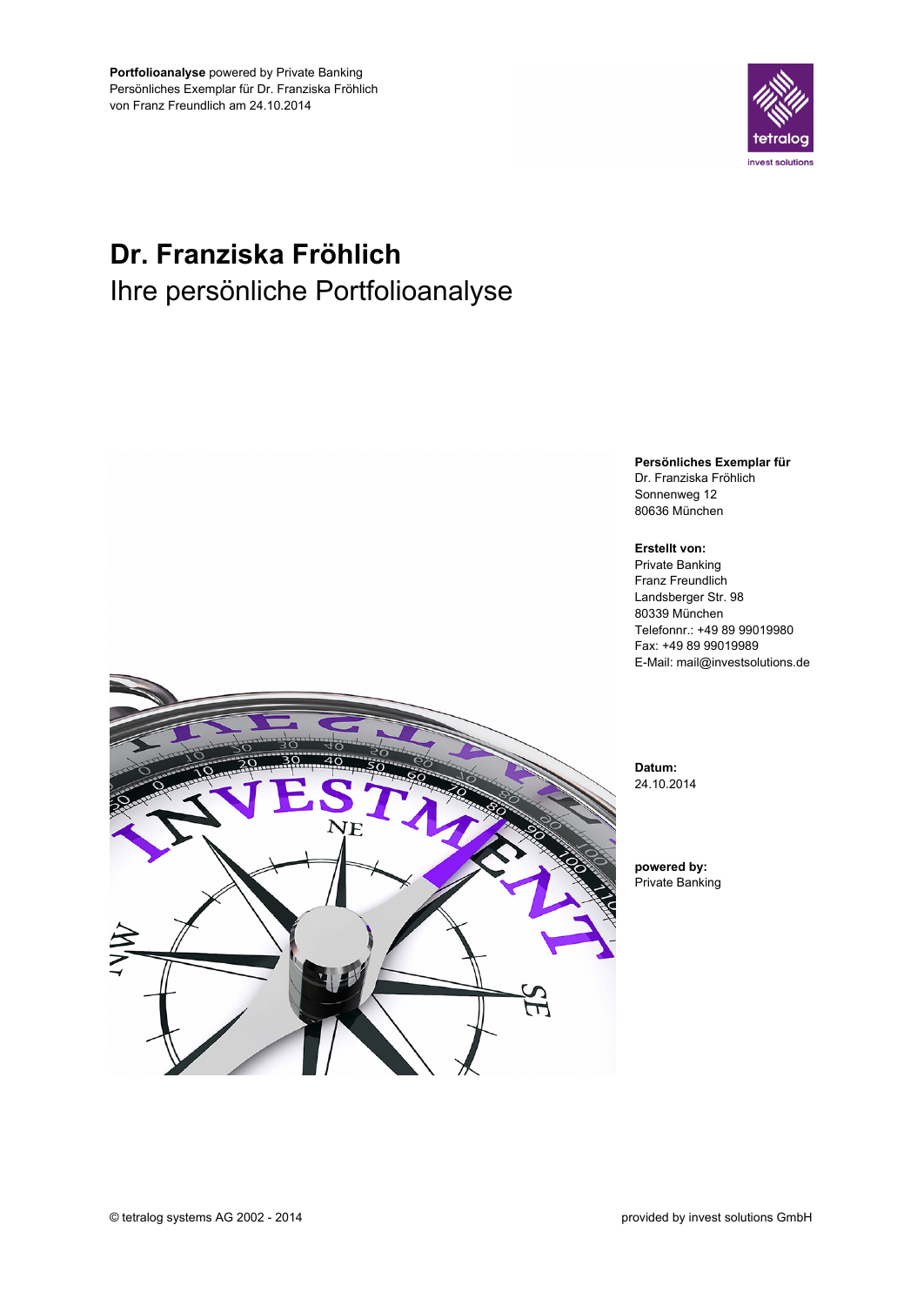

## Persönliche Nachricht Ihres Beraters

Sehr geehrte(r) Frau Fröhlich,

ich freue mich, Ihnen das Ergebnis der ausführlichen Analyse Ihrer Wertpapierbestände in Form dieses Gutachtens übergeben zu dürfen. Ich möchte Sie dabei vor allem auf folgende Punkte hinweisen:

 $\mathcal{L}_{\text{max}}$ 

Mit freundlichen Grüßen Ihr(e) Franz Freundlich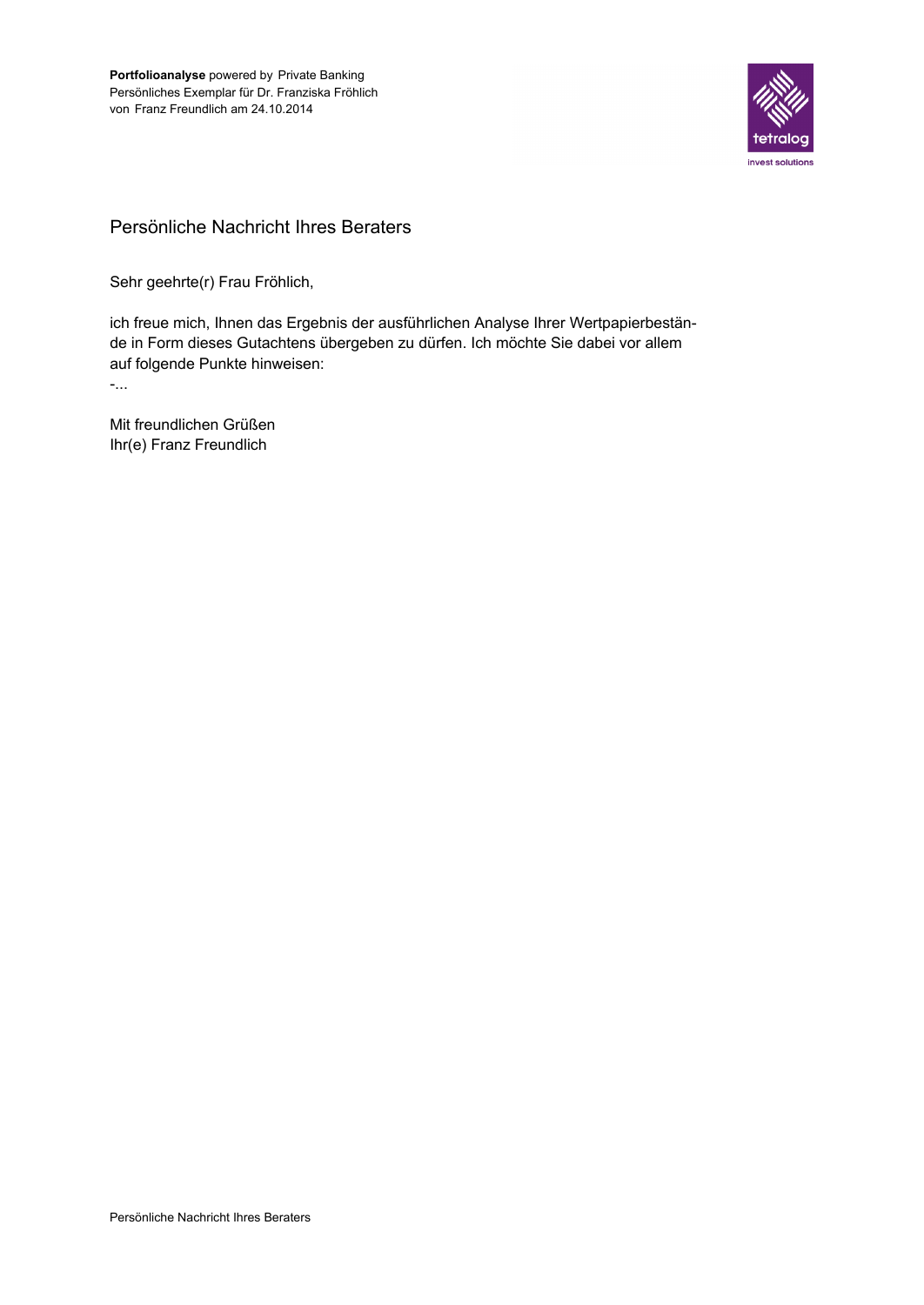

# Übersicht

| Kunde                   | Franziska Fröhlich |
|-------------------------|--------------------|
| <b>Risikokorridor</b>   | Risikozone-C       |
| <b>Asset-Allokation</b> | Risikoklasse 3     |

| <b>Historische Performance*</b>               |       |                  |         |                 |
|-----------------------------------------------|-------|------------------|---------|-----------------|
| in Prozent<br>140                             |       |                  |         |                 |
| 130<br>120                                    |       |                  |         |                 |
| 110<br>100                                    |       |                  |         |                 |
| 90<br>80                                      |       |                  | man     |                 |
| 70<br>60                                      |       |                  |         |                 |
| 50<br>40                                      |       |                  |         |                 |
| 30<br>20                                      |       |                  |         | lahr            |
| 2007<br>2008<br>2009                          | 2010  | 2011<br>2012     | 2013    | 2014<br>2015    |
|                                               |       | Hist. Risiko (%) |         | Hist. Perf. (%) |
|                                               | 1 J.  | 3 J.             | 1 J.    | 3 J.            |
| Aktuelles Portfolio                           | 13,90 | 14,79            | $-0,15$ | +0,66           |
| ■Aktien Europa                                | 14,73 | 18,22            | $+1,89$ | $+34,44$        |
| Unternehmensanleihen <sub>1,48</sub><br>A EUR |       | 2,83             | $+6,90$ | +21,30          |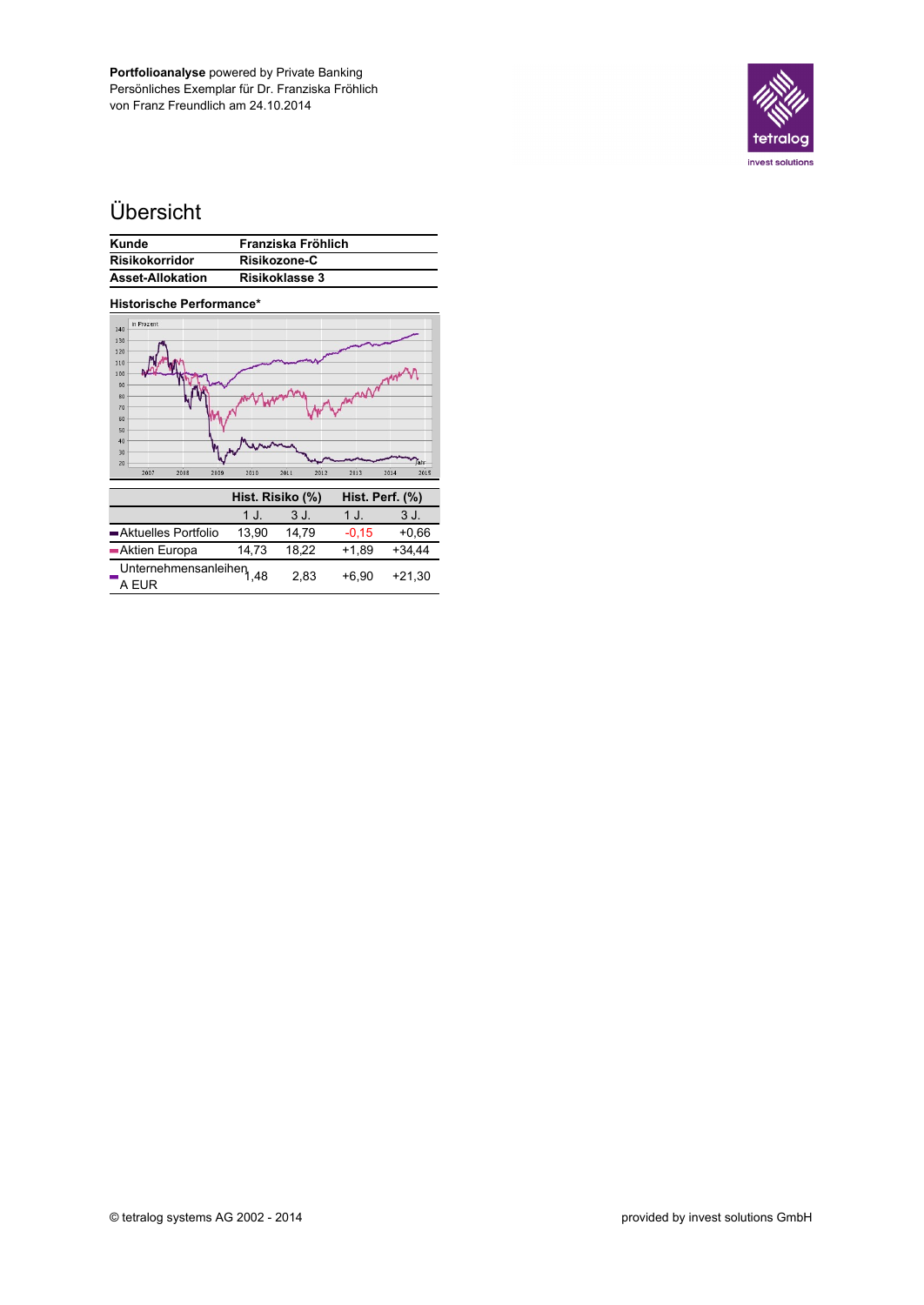

# Inhalt

| <b>Ihr Portfolio</b>                         | 5  |
|----------------------------------------------|----|
| Risiko/Performance-Analyse                   | 5  |
| Portfolio Positionen                         | 6  |
| Portfolio-Struktur                           |    |
| Portfolio-Analyse: Gewinn/Verlust-Berechnung | 9  |
| Historische Performance                      | 10 |
| Historisches Szenario und maximaler Verlust  | 11 |
| Performanceschwankungen Ihres Portfolios     | 11 |
| Value-at-Risk Analyse                        | 12 |
| Glossar                                      | 13 |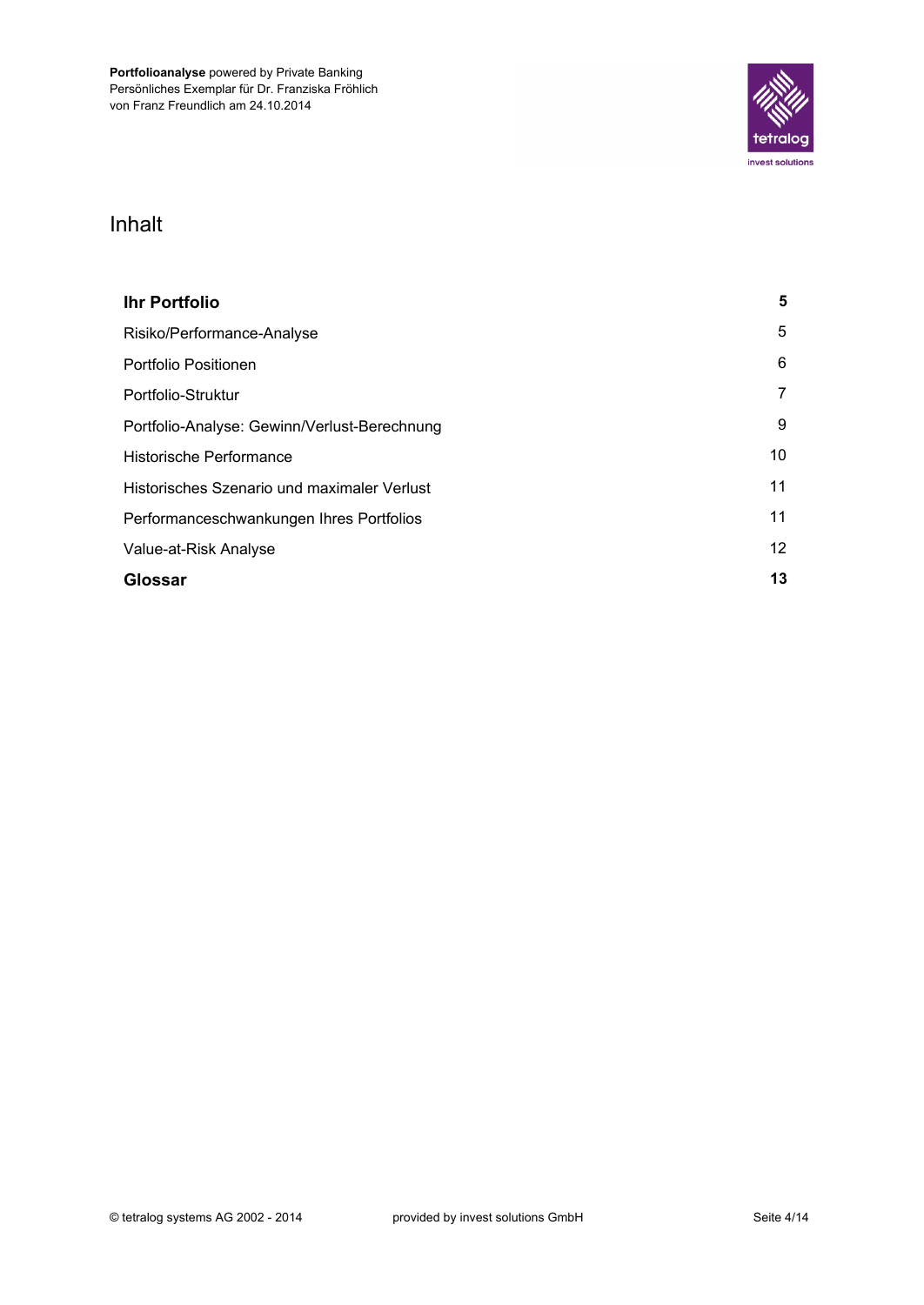

# **Ihr Portfolio**

### Risiko/Performance-Analyse

Bereits Anfang der 50er Jahre zeigte Harry M. Markowitz, dass sich das Chance-Risiko-Profil eines Portfolios durch die Kombination unterschiedlicher Investments gezielt verbessern lässt. "Lege nie alle Eier in einen Korb", ist seine wichtigste Grundregel. In Fachkreisen nennt man diesen Effekt "Diversifikation". Für den wissenschaftlichen Nachweis der positiven Auswirkungen der Diversifikation wurde Markowitz 1990 der Nobelpreis für Wirtschaftswissenschaften verliehen. Im Zentrum der Markowitz-Theorie steht die Korrelation von verschiedenen Investments. Das Ziel eines jeden Anlegers ist es, bei möglichst geringem Risiko eine hohe Performance zu erreichen. Abgestimmt auf das individuelle Risikoverhalten und die persönlichen Anlageziele sind beide Dimensionen in ein optimales Verhältnis zueinander zu bringen.

### **Risiko/Performance Diagramm**



|                               | Risiko p.a. (%) | Perf. p.a. (%) | <b>Sharpe Ratio</b> |
|-------------------------------|-----------------|----------------|---------------------|
| O Aktuelles Portfolio         | 19.03           | $+3.95$        | 0.19                |
| $\times$ Aktien Europa        | 23.73           | $+6.89$        | 0.28                |
| Unternehmensanleihen A<br>FUR | 3.91            | $+1.98$        | 0.44                |

Jeder Anleger sollte immer versuchen eine hohe Performance mit möglichst geringem Risiko zu erzielen. Es ist schwierig, das optimale Portfolio zu erreichen. Aber meistens ist es möglich die Performanceerwartung zu erhöhen und das Risiko zu reduzieren (oder vice versa), wenn das Portfolio diversifiziert wird. Wer seine Investments sinnvoll auf unterschiedliche Märkte und Assetklassen verteilt, kann seine Renditechancen erhöhen und gleichzeitig die Risiken reduzieren. Das. Risiko/Performance-Diagramm zeigt Ihr Portfolio im Benchmark-Vergleich.

### Das Risiko Ihres Portfolios: In der Analyse zeigt sich Ihr Portfolio im Vergleich zur allgemeinen Entwicklung im Markt durchschnittlich risikoreich.

Das Risiko eines Depots wird durch die Schwankungsbreite, also die Regelmäßigkeit oder Unregelmäßigkeit des Kursverlaufs, beschrieben. Man spricht hier auch von "Volatilität", was häufig als Begriff für das Risiko eines Portfolios verwendet wird. Die Performance beschreibt die gesamte Wertentwicklung inklusive möglicher Dividenden oder Ausschüttungen. Für beide Dimensionen dieser Bewertung wird ein durchschnittlicher Wert berechnet. Die sogenannte Sharpe-Ratio ist eine Kennzahl, die das Verhältnis von Risiko und Performance zusammenfasst. Dabei wird zusätzlich das aktuelle Zinsniveau im Markt, also die Möglichkeit einer Performance ohne Risiken berücksichtigt. Je größer die Sharpe-Ratio, desto stärker wird das eingegangene Risiko belohnt.

Weitere Informationen zur Risiko/Performance Analyse und der Theorie von Markowitz finden Sie am Ende des Reports. Die wichtigsten Begriffe werden im Glossar ausführlich erläutert.

Standardabweichung der Kursschwankungen im Betrachtungszeitraum annualisiert auf 12 Monate.

<sup>&</sup>lt;sup>2</sup> Performance-Erwartung für 12 Monate gemäß Future Adjusted Markowitz Estimator® (F.A.M.E.®).

<sup>&</sup>lt;sup>3</sup> Sharpe Ratio, erwartete Überschussrendite bezogen auf den risikolosen Zins im Verhältnis zum Risiko.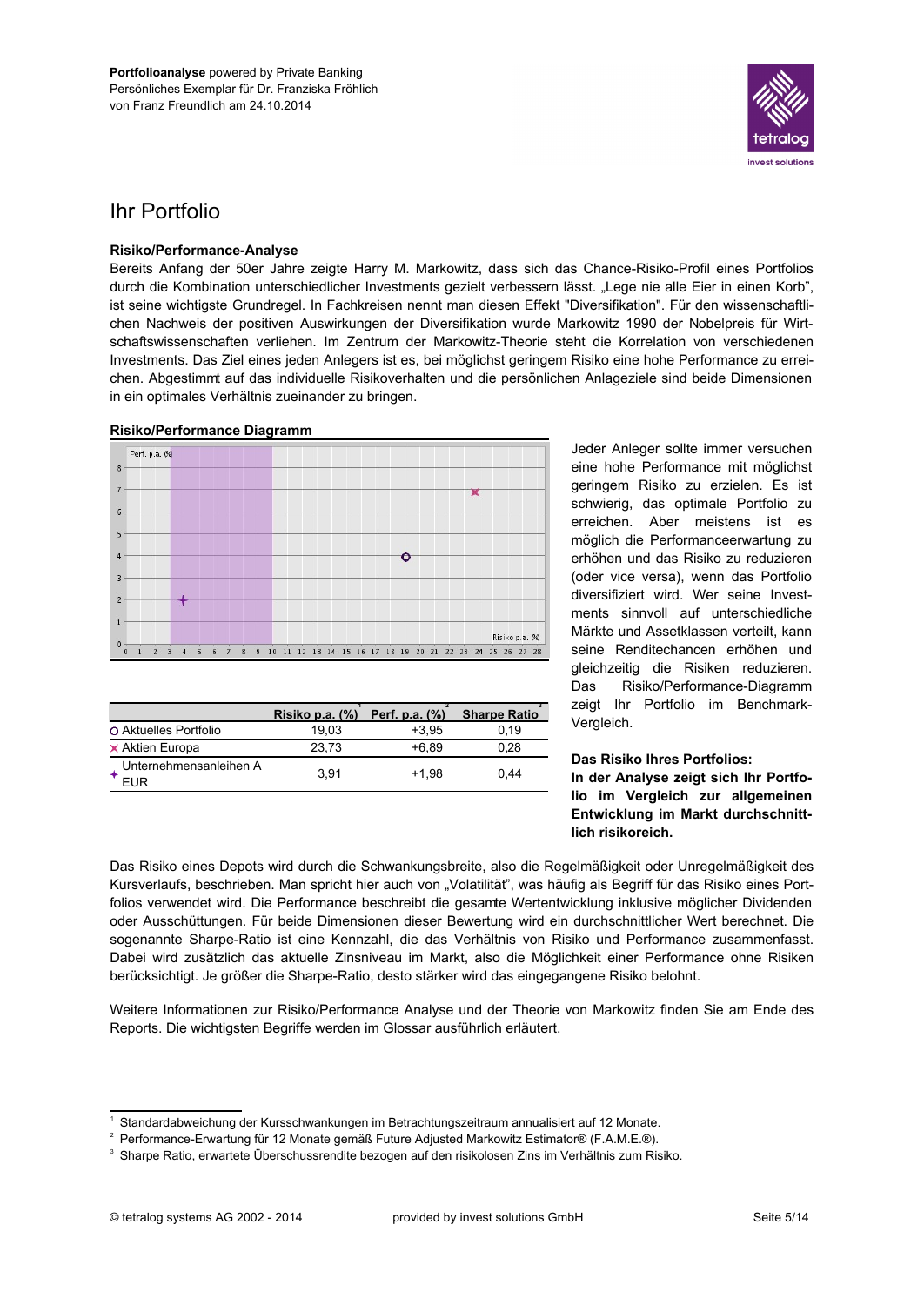

### **Portfolio Positionen**

Alle Wertpapiere und Investments haben einen Einfluss auf die Performance Ihres Portfolios. Dieser Einfluss ist in besonderem Maße abhängig vom Anteil, den das einzelne Wertpapier am Depot ausmacht. In welche Richtung das einzelne Wertpapier das Gesamtdepot beeinflusst, wird dabei von zwei wesentlichen Aspekten bestimmt. Zum einen von den Wechselwirkungen der Entwicklungen der einzelnen Positionen zueinander. Zum anderen von den Kennzahlen für jede einzelne Position, und dabei neben dem schon benannten Anteil vor allem von dem erwarteten Risiko und der erwarteten Performance. Einen detaillierten Überblick über die einzelnen Kennzahlen jeder einzelnen Position und deren Anteile im Depot zeigt die folgende Tabelle.

| <b>ISIN</b>         | <b>Name</b>                                                  |               |          |            | Kurs <sup>3</sup> |          |
|---------------------|--------------------------------------------------------------|---------------|----------|------------|-------------------|----------|
| Typ                 | Assetklasse                                                  | <b>Risiko</b> | Perf.    | Anzahl     | $Wert^3$          | Anteil % |
|                     |                                                              | $(%)_{1}$     | $(\%)_2$ |            |                   |          |
| <b>Portfolio:</b>   | MeinVermögensaufbau                                          |               |          |            |                   |          |
| <b>Depot</b>        | <b>Direktbankdepot</b>                                       |               |          |            |                   |          |
| <b>DE000CBK1001</b> | <b>Commerzbank AG</b>                                        |               |          |            | 11,38 EUR         |          |
| Aktien              | Aktien Europa                                                | 55,62         | 0,89     | 2.000,000  | 22.762 EUR        | 26,15    |
| DE000A0HG2S8        | iShares Euro Inflation Linked Government Bond UCITS ETF (DE) |               |          |            | 197.84 EUR        |          |
| Fonds               | <b>Renten EUR</b>                                            | 5,99          | 3,73     | 50,000     | 9.892 EUR         | 11,36    |
| CH0038863350        | Nestlé S.A. Namens-Aktien SF-,10                             |               |          |            | 55,82 EUR         |          |
| Aktien              | Aktien Europa                                                | 17,77         | 7,80     | 200,000    | 11.164 EUR        | 12,82    |
| DE0009769026        | <b>SEB Geldmarkt Euro</b>                                    |               |          |            | 40,87 EUR         |          |
| Fonds               | Geldmarkt                                                    | 2,68          | 1,54     | 250,000    | <b>10.218 EUR</b> | 11,74    |
| <b>Depot</b>        | Hausbankdepot                                                |               |          |            |                   |          |
| <b>DE000US1U316</b> | adidas (ULB) 10/14                                           |               |          |            | 53,93 EUR         |          |
| Strukturierte       | Zertifikate                                                  | 18,19         | 6,45     | 171,000    | 9.222 EUR         | 10,59    |
| Produkte            |                                                              |               |          |            |                   |          |
|                     | USU2339CAM02 DAIMLER FIN.N.A.11/21REGS                       |               |          |            | 106,86 USD        |          |
| Anleihen            | <b>Renten USD</b>                                            | 12,74         | 2,21     | 11.809,000 | 9.980 EUR         | 11,46    |
| DE0008484650        | <b>LBBW Aktien Deutschland</b>                               |               |          |            | 138.19 EUR        |          |
| Fonds               | Aktien Europa                                                | 23,23         | 7,41     | 100,000    | 13.819 EUR        | 15,87    |
| Portfoliovolumen    |                                                              |               |          |            | 87.057 EUR        |          |

<sup>&</sup>lt;sup>1</sup> Standardabweichung der Kursschwankungen im Betrachtungszeitraum annualisiert auf 12 Monate.

<sup>&</sup>lt;sup>2</sup> Performance-Erwartung für 12 Monate gemäß Future Adjusted Markowitz Estimator® (F.A.M.E.®).

<sup>&</sup>lt;sup>3</sup> Wert für die jeweilige Position bezogen auf den Schlusskurs des letzten Handelstages vor der Analyse.

Die Kurshistorie des Wertpapiers wurde durch T.E.D. vervollständigt, damit das Wertpapier für die Analyse verfügbar ist.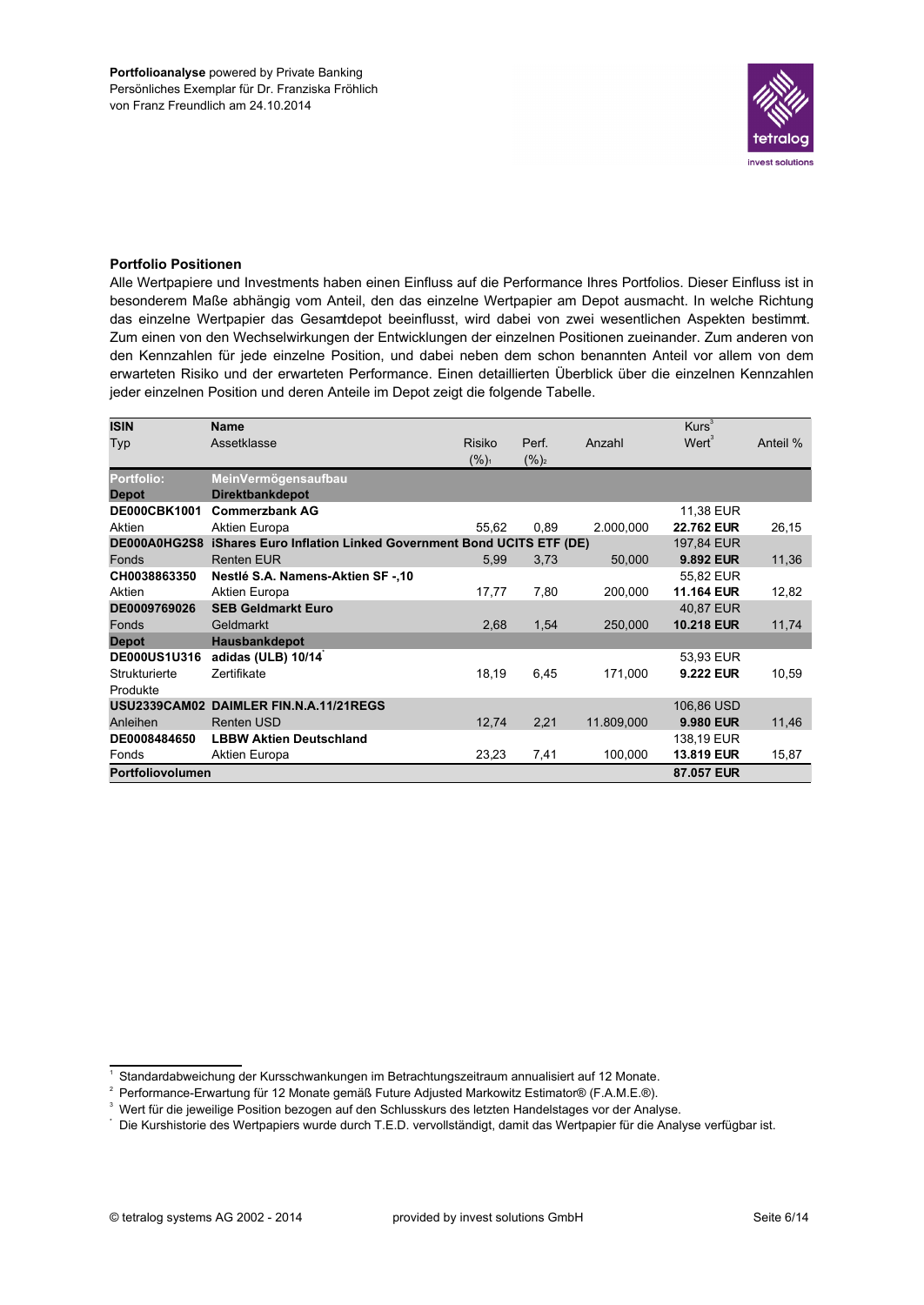

### **Portfolio-Struktur**

Unterschiedliche Anlageklassen - auch Assetklassen genannt - bieten unterschiedliche Chancen und Risiken. Aktien weisen zum Beispiel höhere Renditechancen aus als Rentenpapiere, aber Aktien sind allerdings auch riskanter. Die klassische Verteilung sortiert dabei zunächst nach Anlageformen, also insbesondere Aktien, Renten und Anleihen, Immobilien oder Geldmarkt. Darüber hinaus können regionale Aspekte von Bedeutung sein.

### Portfoliostruktur nach Assetklassen



Die angemessene Verteilung der Investitionen auf verschiedene Assetklassen ist in der Regel sehr viel bedeutsamer als die Auswahl der einzelnen Positionen innerhalb der Assetklasse. Eine Faustregel sagt: Je breiter Ihr Portfolio aufgestellt ist, desto geringer sind Ihre Anlagerisiken. Allerdings ist eine hohe Aktienquote nicht automatisch schlecht. Entscheidend ist, dass die Depotzusammensetzung zu Ihrer Anlagestrategie passt und Sie Chancen und Risiken Ihres Portfolios kennen.

Die Verteilung der Investitionen auf die verschiedenen Assetklassen bezeichnet man als Asset-Allokation. Die Asset-Allokation ist somit die Umsetzung der Anlagestrategie in Form einer Verteilung der Investitionen auf die verschiedenen Anlageformen, Märkte und Regionen. Es gibt keine goldene Regel für die ideale Verteilung der einzelnen Assetklassen im Portfolio - keine universelle beste Anlagestrategie. Die sinnvollen Grenzen für die Anteile werden vor allem durch die individuelle Situation des Kunden, seine Ziele und Wünsche, und erst in zweiter Linie durch das aktuelle Geschehen an den Märkten bestimmt.

<sup>&</sup>lt;sup>1</sup> Anteil am Portfolio in %, bezogen auf die Schlusskurse des letzten Handelstages vor der Analyse.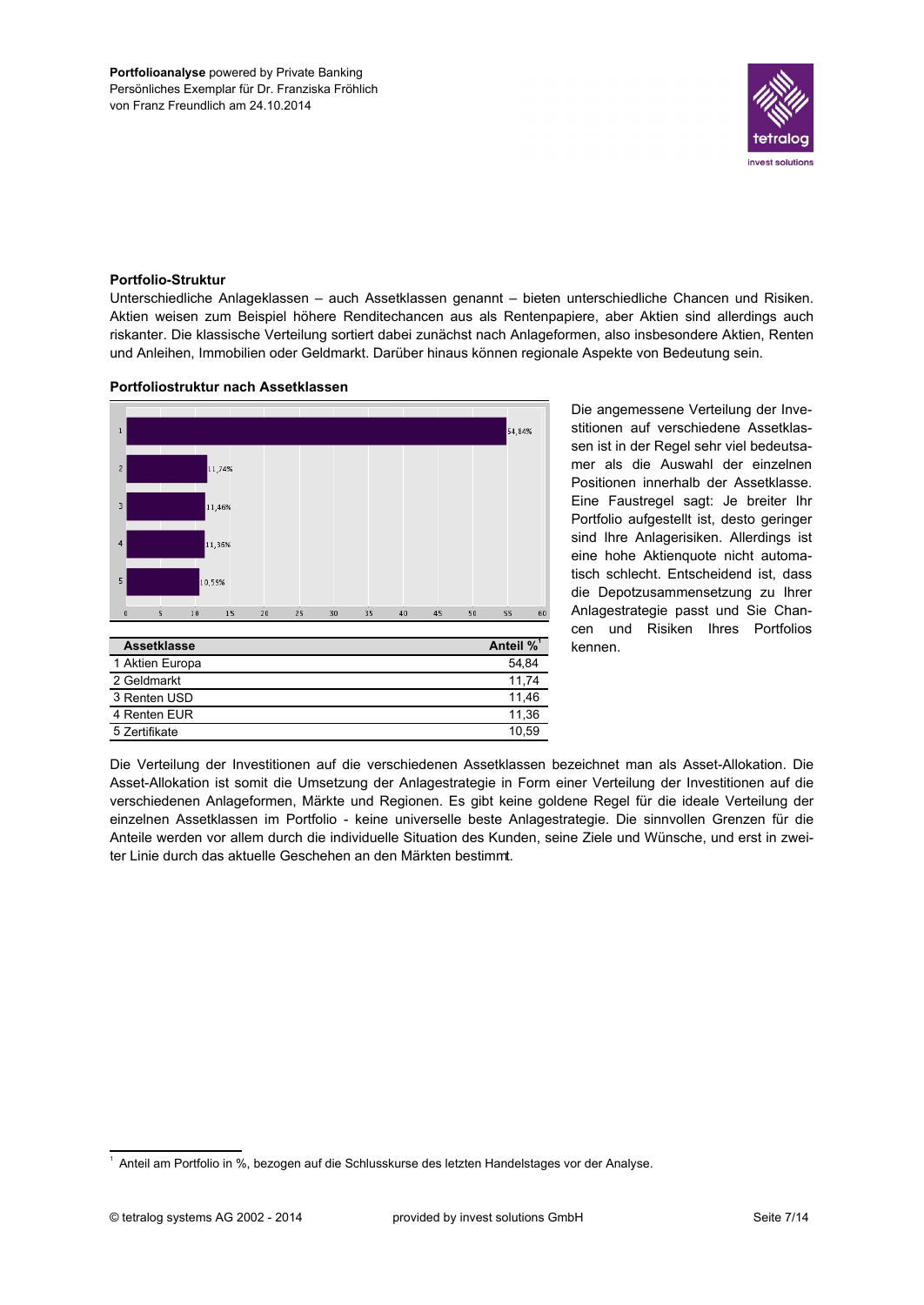

### Portfoliostruktur nach Regionen



#### Region Anteil %<sup>1</sup> 1 Euroland 65,12 12,82 2 Europa  $3 **USA**$  $11,46$ 4 Schweiz 10,59

| Portfoliostruktur nach Währungen |
|----------------------------------|
|----------------------------------|



### Portfoliostruktur nach Wertpapiertyp



| Währung | Anteil % |
|---------|----------|
| 1 EUR   | 88.54    |
| 2 USD   | 11.46    |
|         |          |

| Typ                      | Anteil % |
|--------------------------|----------|
| 1 Fonds                  | 38.97    |
| 2 Aktien                 | 38.97    |
| 3 Anleihen               | 11.46    |
| 4 Strukturierte Produkte | 10.59    |

<sup>&</sup>lt;sup>1</sup> Anteil am Portfolio in %, bezogen auf die Schlusskurse des letzten Handelstages vor der Analyse.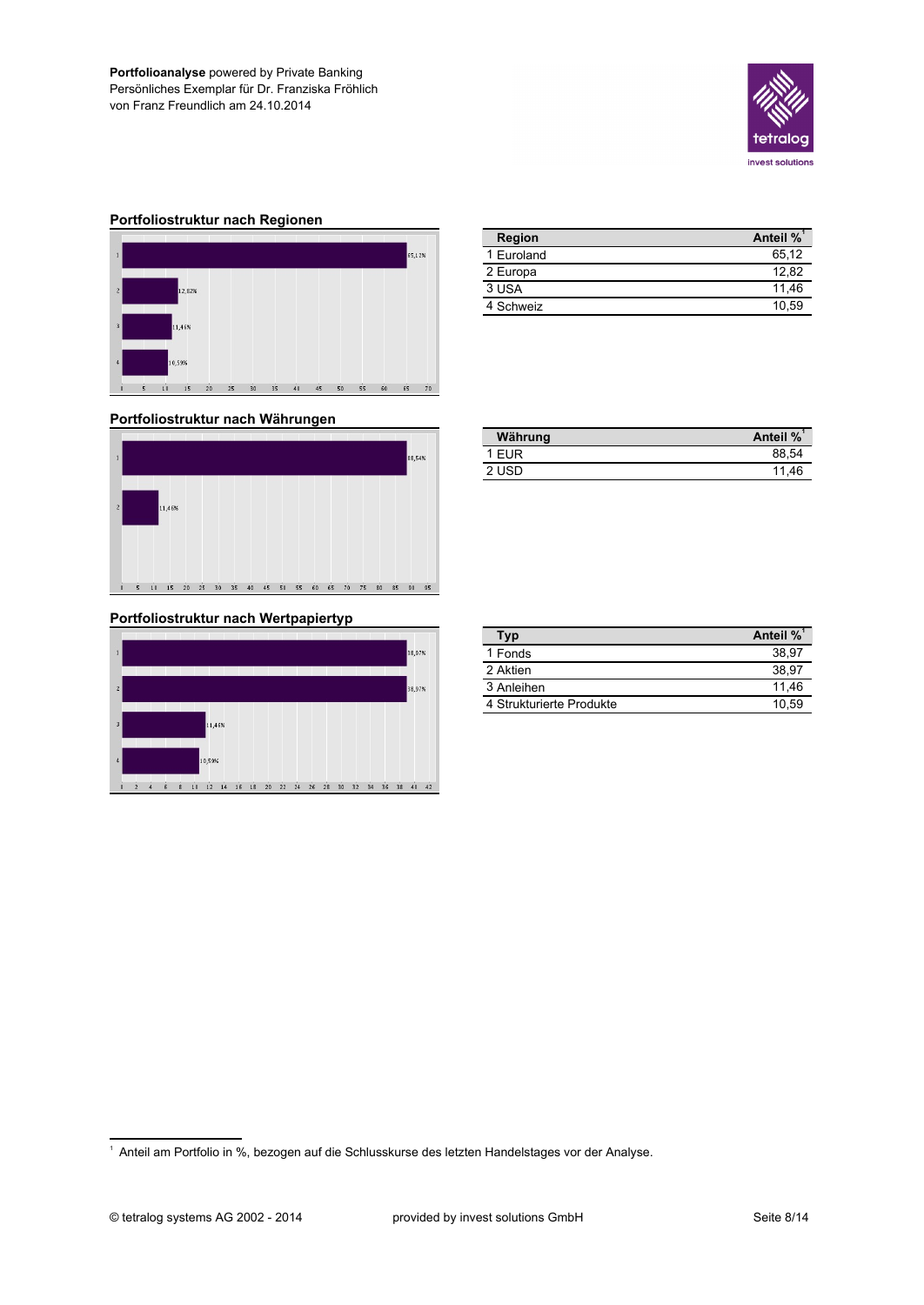

### Portfolio-Analyse: Gewinn/Verlust-Berechnung

Die nachstehende Tabelle zeigt den aktuellen Gewinn und Verlust für alle Positionen Ihres Portfolios in Relation zum Kaufpreis. Die Ergebnisse basieren auf den letzten verfügbaren Marktpreisen für jede Position und den entsprechenden Kaufpreisen. Die Ergebnisse werden in der aktuellen Basiswährung dargestellt. Die Kaufpreise wurden aus den bestandsführenden Systemen übernommen oder gemäß Ihren Angaben definiert. Für Positionen ohne Kaufpreis kann keine Gewinn/Verlust-Berechnung durchgeführt werden.

| <b>ISIN</b>               | <b>Name</b>                                                                  | Anzahl/Nennwert | <b>Kurs/Preis</b> |         | Gewinn/Verlust |
|---------------------------|------------------------------------------------------------------------------|-----------------|-------------------|---------|----------------|
| Typ                       | Assetklasse                                                                  |                 | Wert              |         | $\frac{0}{0}$  |
|                           |                                                                              |                 | Kauf              | aktuell | absolut        |
| <b>DE000US1U316</b>       | adidas (ULB) 10/14                                                           |                 | 69.91             | 53,93   | $-22,86%$      |
| Strukturierte<br>Produkte | Zertifikate                                                                  | 171,000         | 11.955            | 9.222   | $-2.733$       |
| <b>DE000CBK1001</b>       | <b>Commerzbank AG</b>                                                        |                 | 14.24             | 11.38   | $-20,08%$      |
| Aktien                    | Aktien Europa                                                                | 2.000,000       | 28.480            | 22.762  | $-5.718$       |
|                           | USU2339CAM02 DAIMLER FIN.N.A.11/21REGS                                       |                 | 82,25             | 106,86  | 2,75%          |
| Anleihen                  | Renten USD                                                                   | 11.809,000      | 9.712             | 9.980   | 268            |
|                           | DE000A0HG2S8 iShares Euro Inflation Linked Government Bond UCITS ETF<br>(DE) |                 | 171,23            | 197,84  | 15,54%         |
| Fonds                     | <b>Renten EUR</b>                                                            | 50,000          | 8.562             | 9.892   | 1.331          |
| DE0008484650              | <b>LBBW Aktien Deutschland</b>                                               |                 | 125.12            | 138.19  | 10,45%         |
| Fonds                     | Aktien Europa                                                                | 100.000         | 12.512            | 13.819  | 1.307          |
| CH0038863350              | Nestlé S.A. Namens-Aktien SF-,10                                             |                 | 53.16             | 55.82   | 5,00%          |
| Aktien                    | Aktien Europa                                                                | 200,000         | 10.632            | 11.164  | 532            |
| DE0009769026              | <b>SEB Geldmarkt Euro</b>                                                    |                 | 41,58             | 40,87   | $-1,71%$       |
| Fonds                     | Geldmarkt                                                                    | 250,000         | 10.395            | 10.218  | $-178$         |
| <b>Portfoliovolumen</b>   |                                                                              |                 |                   | 87.057  |                |

<sup>©</sup> tetralog systems AG 2002 - 2014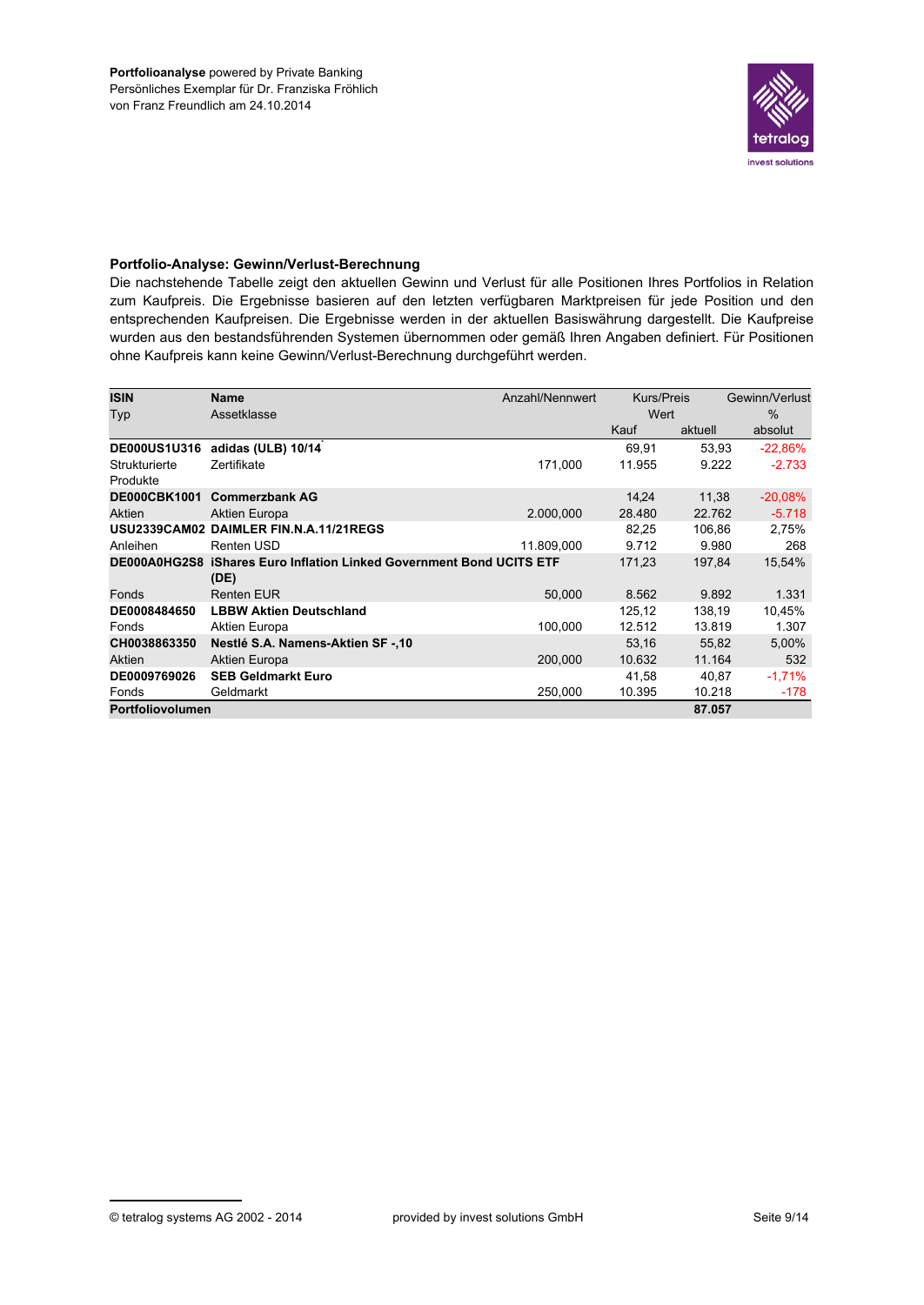

### **Historische Performance**

Die Bewertung von Portfolios und der darin enthaltenen Einzelinvestments wird durch einen Blick auf die historische Entwicklung abgerundet. Wichtig ist aber nicht nur eine dementsprechende Bewertung der einzelnen Position, sondern immer auch die Bewertung aller Positionen im Ganzen: der Blick auf das gesamte Portfolio.

## **Historische Performance**



Der Chart zeigt den historischen Kursverlauf Ihres Portfolios in der Zusammensetzung zum Zeitpunkt der Analyse über den Zeitraum der zurückliegenden 8 Jahre. Zum Vergleichen stehen Benchmarks und deren historische Performance zu Verfügung. Sie bekommen dadurch die Möglichkeit zu einem umfassenden Eindruck mit unterschiedlichen Entwicklungsphasen an den Börsen. Die Werte sind indiziert, das heißt, sie zeigen die prozentuale Veränderung im Verlauf der Zeit für einen angenommenen Ausgangspunkt von 100% für die Portfolio- und Benchmarkwerte zum Beginn des Betrachtungszeitraums. Sie sollten bedenken, dass die historische Performance kein Hinweis für die zukünftige Performance ist.

Die Tabelle zeigt die Kennzahlen für das historische Risiko und die historische Performance für verschiedene Zeiträume für Ihr Portfolio und die ausgewählte Benchmark.

| Historisches Risiko %           |       |       |       |       | Historische Performance (%) |         |       |       |          |          |
|---------------------------------|-------|-------|-------|-------|-----------------------------|---------|-------|-------|----------|----------|
|                                 | 1 J.  | 2 J.  | 3 J.  | 4 J.  | 5 J.                        | 1 J.    | 2 J.  | 3 J.  | 4 J.     | 5 J.     |
| Aktuelles Portfolio             | 13.90 | 12.22 | 14.79 | 17.08 | 17.91                       | $-0.15$ | 1.42  | 0.66  | $-35.91$ | $-36.32$ |
| <b>Aktien Europa</b>            | 14.73 | 14.97 | 18.22 | 20.22 | 20.41                       | 1.89    | 27.45 | 34.44 | 21.19    | 25.60    |
| - Unternehmensanleihen<br>A EUR | 148   | 2.10  | 2.83  | 2.99  | 2.92                        | 6.90    | 10.13 | 21.30 | 21.81    | 30,35    |

<sup>&</sup>lt;sup>1</sup> Historisches Risiko als Standardabweichung der Kursschwankungen für die angegebenen Zeiträume. Kursveränderungen der Vergangenheit sind keine Garantie für zukünftige Entwicklungen.

<sup>&</sup>lt;sup>2</sup> Historische Performance für die angegebenen Zeiträume. Wertentwicklungen in der Vergangenheit sind keine Garantie für zukünftige Erträge.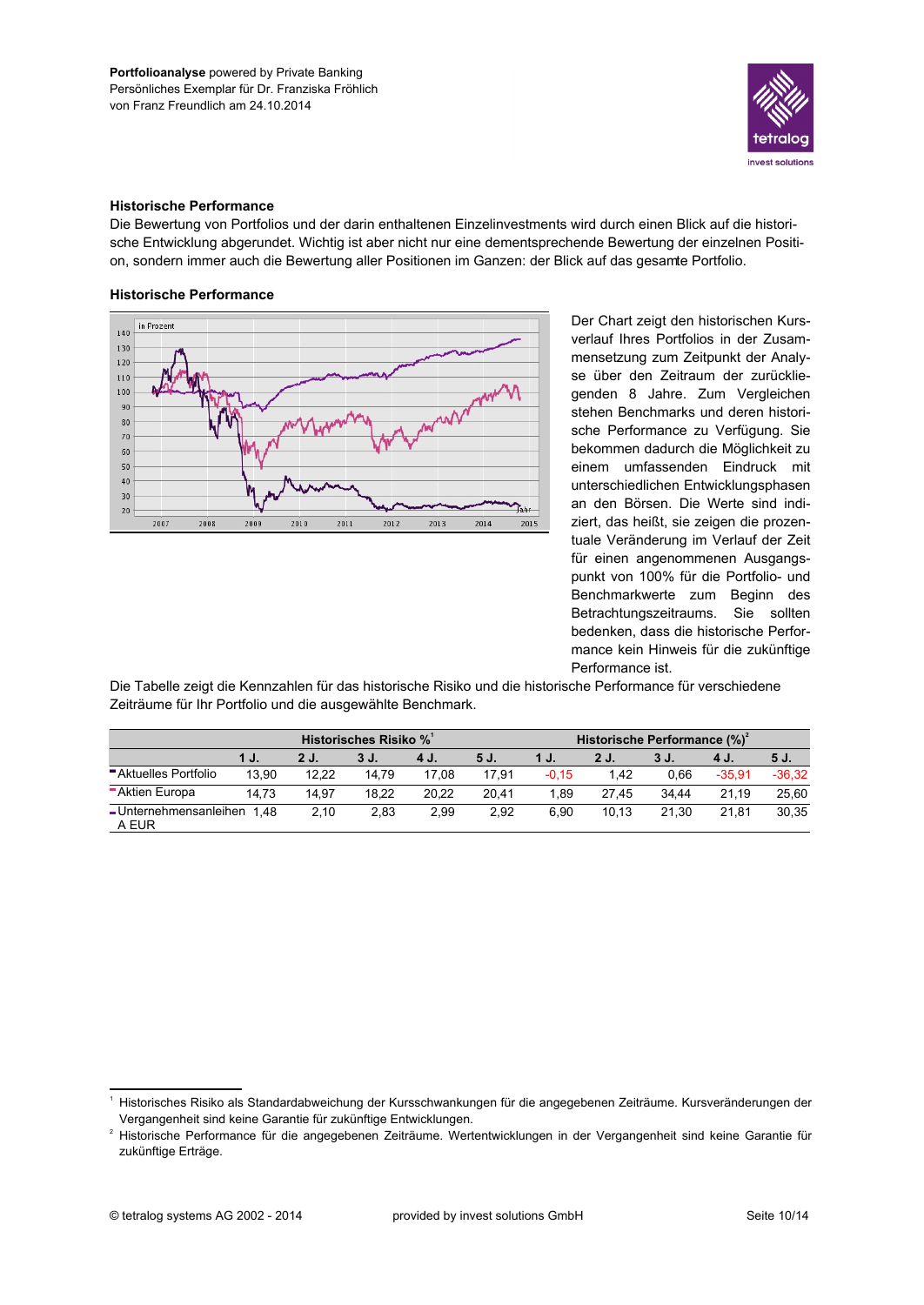



### Historisches Szenario und maximaler Verlust

Performanceschwankungen Ihres Portfolios

Mögliche Erkenntnisse für Ihr Portfolio können durch spezifische historische Szenarien geliefert werden. Besonders in den bekannten Krisen haben viele Portfolios Verluste erlitten. Der Vergleich mit Benchmarks liefert Information zum allgemeinen Risiko in Zeitraum. Der maximale diesem Verlust ist definiert als der maximale relative Verlust vom Höchststand innerhalb des bestimmten Zeitraums.

|           | Wert <sup>'</sup><br>01.09.2008 | Wert <sup>1</sup><br>01.03.2009 | Perf <sup>2</sup><br>$(\%)$ | <b>Max. Verlust</b><br>(%) |
|-----------|---------------------------------|---------------------------------|-----------------------------|----------------------------|
| Aktuelles |                                 |                                 |                             |                            |
| Portfolio | 100,00                          | 30.17                           | $-69.83$                    | $-70,41$                   |
| Aktien    |                                 |                                 |                             |                            |
| Europa    | 100,00                          | 62,12                           | $-37,88$                    | $-38,55$                   |

| Szenario | globale Finanzkrise |
|----------|---------------------|
| Start    | 01.09.2008          |
| Ende     | 01.03.2009          |

#### Performancestreuung OG 100 80 60  $40$  $20$  $\overline{0}$  $-20$  $-40$  $-60$  $-80$  $-100$  $1$ J.  $2J.$  $3J.$  $4J.$  $51$

| Performance (%)     | 1 J.      | 2J.      | 3 J.     | 4 J.     | 5 J.     |
|---------------------|-----------|----------|----------|----------|----------|
|                     | höchste   |          |          |          |          |
|                     | geringste |          |          |          |          |
|                     |           |          |          |          |          |
| MeinVermögensaufbau | 80.34     | 81.31    | 25.62    | 24.50    | 31,40    |
|                     | $-75.15$  | $-82.11$ | $-74.07$ | $-80.24$ | $-83,30$ |
| Aktien Europa       | 65.10     | 69.05    | 74.80    | 71.48    | 100,27   |
|                     | $-49.34$  | $-51.59$ | $-37.34$ | $-47.08$ | $-45.85$ |

Basierend auf der Anlagestrategie können die dazugehörigen Anlagen aufgrund von Änderungen in den Marktbedingungen schwanken. Eine Anlage in Fremdwährungen kann aufgrund von Währungsrisiken zusätzliche Veränderungen für den Wert oder die Performance hervorrufen. Die Grafik und die Kennzahlen zeigen die Schwankungen für rollierende Zeiträume von 1 bis 5 Jahre basierend auf der historischen Performance der letzten 8 Jahre. In den Spalten steht die höchste und niedrigste Performance für den entsprechenden Zeitraum.

Sie sollten bedenken, dass die historische Performance kein Hinweis für die zukünftige Performance ist.

<sup>&</sup>lt;sup>1</sup> Der Portfoliowert ist berechnet mit den Schlusskursen des letzten Handelstages vor der Analyse.

 $2$  Performance, tatsächliche historische Performance (%) im angegebenen Zeitraum.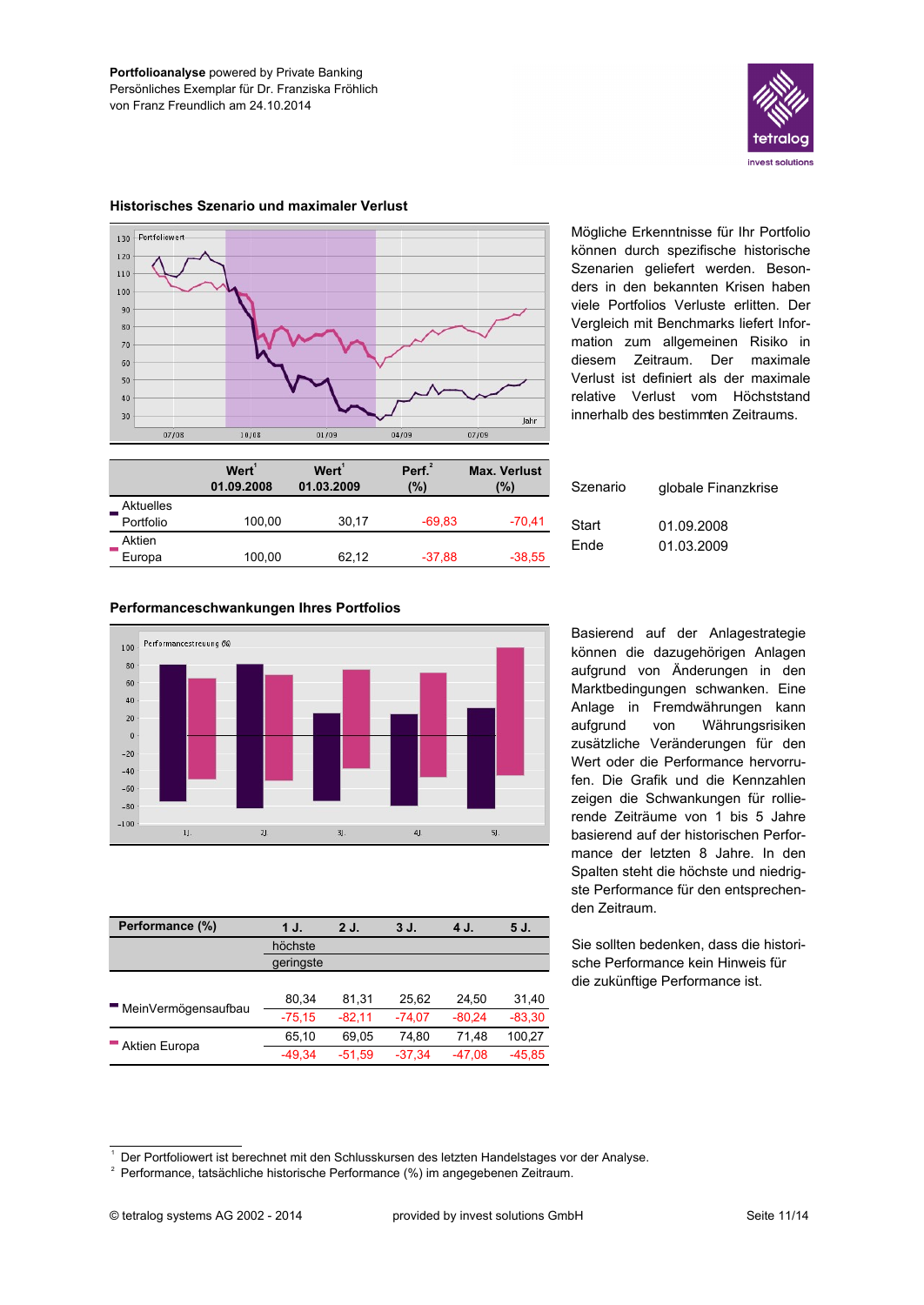

### **Value-at-Risk Analyse**

Die 'Value-at-Risk'-Betrachtung zeigt Ihnen, wie professionelle Investoren das Gewinn- und Verlustpotenzial Ihres Portfolios bewerten. Seit 1996 wird der Value-at-Risk Ansatz von Banken eingesetzt, um die maximalen Risiken für den Eigenhandel zu berechnen. Das Konzept erlaubt das maximale Verlustpotenzial eines Investments in absoluten Größen, also in Geldbeträgen zu benennen. Mit dem Value-at-Risk Ansatz wird im Folgenden der maximale Verlust errechnet, der mit einer Wahrscheinlichkeit von 95 Prozent nicht überschritten wird. Kurz: Nur in einem von 20 Fällen kommt es zu höheren Verlusten. Allerdings ist die Berechnung des maximalen Verlustes keine Garantie, dass der Verlust nicht noch höher ausfällt.

Der Value-at-Risk Ansatz berechnet Werte für das Risiko und die erwartete Performance des Portfolios über einen bestimmten Zeitraum. Entscheidend für den Value-at-Risk ist dabei die untere Grenze, die vom Portfolio nach der angenommenen Anlagedauer mit 95-prozentiger Wahrscheinlichkeit nicht unterschritten wird.

Wenn Sie die Ergebnisse der Value-at-Risk Betrachtung für sich bewerten, beachten Sie bitte auch die Grenzen des Verfahrens. Der Value-at-Risk bezeichnet den maximalen Verlust, der "fast sicher" nicht überschritten wird. "Fast sicher" ist so definiert, dass der maximale Verlust im Betrachtungszeitraum mit einer Wahrscheinlichkeit von 95 % nicht überschritten wird. Das Eintreten dieses maximalen Verlustes kann damit als sehr unwahrscheinliches negatives Ereignis betrachtet werden. Wie jedes Schätzverfahren hat auch dar Value-at-Risk Ansatz seine Grenzen.

### Prognose



|                     | mögliche Wertentwicklung in 7 Jahren in EUR       |         |                                |                                            |  |  |  |
|---------------------|---------------------------------------------------|---------|--------------------------------|--------------------------------------------|--|--|--|
|                     | Aktueller Erwartungswert <sup>2</sup><br>$Wert^1$ |         | <b>Untere</b><br><b>Grenze</b> | <b>Obere</b><br><b>Grenze</b> <sup>4</sup> |  |  |  |
| Aktuelles Portfolio | 87.057                                            | 114.176 | 46.155                         | 224.226                                    |  |  |  |
| - Aktien Europa     | 87.057                                            | 138.765 | 45.140                         | 304.606                                    |  |  |  |

### **Value-at-Risk Ihres Portfolios**

Für einen Zeitraum von 7 Jahren ist der Value-at-Risk mit einer Wahrscheinlichkeit von 95% maximal 40.901 EUR.

In der Grafik sehen Sie die Veränderung des maximalen Gewinn- und Verlustpotenzials für den individuellen Betrachtungszeitraum im Vergleich zur ausgewählen Benchmark. Die mittlere Linie definiert den Erwartungswert für die Entwicklung des Portfoliotwerts.

aktueller Wert des Portfolios bezogen auf die Schlusskurse des letzten Handelstages vor der Analyse.

Erwartungswert, mittlere Wertentwicklung auf Basis der Risiko- und Performance-Erwartung aus Risiko-/Performance Analyse unter der Annahme konstanter Werte für die Risiko- und Performance-Erwartung.

<sup>&</sup>lt;sup>34</sup>Untere/obere Grenze für den Erwartungswert, die mit einer Wahrscheinlichkeit von 95% nicht unter-/überschritten wird. Modellrechnung ohne Garantie für die tatsächliche zukünftige Entwicklung.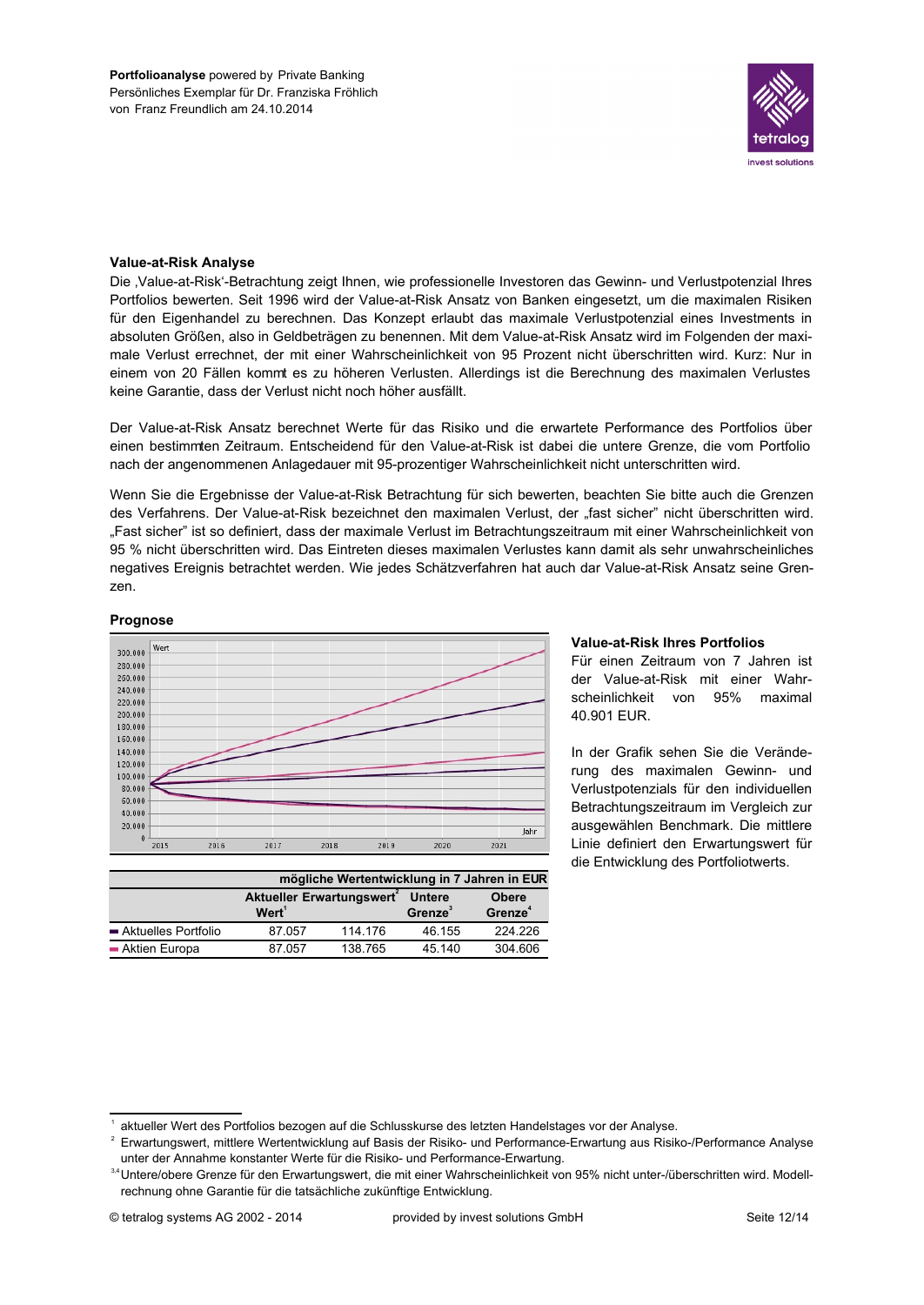

# Glossar

Anleihe Eine Schuldverschreibung, bei der sich der Emittent dazu verpflichtet zu bestimmten Zeitpunkten Zinsen und den Anlagebetrag an den Investor zu zahlen. Die meisten Anleihen werden von Staaten und Unternehmen begeben.

Korrelation Mit Korrelation wird die Stärke des Zusammenhangs zweier Variablen bezeichnet. Wenn zwei Wertpapiere A und B eine positive Korrelation aufweisen, dann steigen und fallen beide Werte gemeinsam. Ist ihre Korrelation dagegen negativ, dann steigt A zumeist dann, wenn B fällt und umgekehrt. Entwickeln sich beide Wertpapiere weitgehend unabhängig voneinander, so sind sie wenig oder gar nicht korreliert.

Diversifikation Jede einzelne Wertpapieranlage besitzt gewisse Risiken. Indem die Investitionssumme auf mehrere Anlagetitel verteilt wird, streut der Anleger diese Einzelrisiken. Das hohe Risiko von Aktien wird z.B. mit risikoärmeren Aktien oder Anleihen gemindert. Dadurch wird das Risiko des gesamten Portfolios reduziert.

Effizienz Ein Depot wird dann als effizient bezeichnet, wenn sich das Risiko nicht weiter reduzieren lässt, ohne Einbußen hinsichtlich der Performance hinzunehmen, und wenn sich die Performance-Erwartung nicht weiter steigern lässt, ohne das Risiko gleichzeitig zu erhöhen.

Effizienzgrenze Eine mathematische Kurve im Risiko/Performance-Diagramm, auf der alle effizienten Portfolios liegen. Alle möglichen Portfolios liegen im Risiko/Performance-Diagramm rechts unterhalb der Effizienzgrenze.

Erwartungswert Der Erwartungswert des Vermögens wird nach der "Leibniz'schen" Endwertformel berechnet und bezeichnet den um die jährliche stetige Zinsrate erhöhten Depotwert nach einer bestimmten Anzahl von Jahren (Zinseszinsrechnung). Als jährlicher Zins wird bei unseren Berechnungen die Performance-Erwartung des Portfolios verwendet.

F.A.M.E.® and F.A.M.E.® FX Future Adjusted Markowitz Estimator mit Fremdwährungen (FX). Eine Verbesserung des James-Stein Schätzer zur Bestimmung der erwarteten Performance von Wertpapieren. Der Schätzer verwendet ein dynamisches "Average Return" Modell, das die Risikoprämie und die Volatilität berücksichtigt, z.B. das historische Risiko eines Wertpapiers in seiner ursprünglichen Währung. Falls verfügbar, ersetzen oder modifizieren die relativen oder absoluten Performance-Schätzer die Standard-Performance. Der Diversifikationseffekt von Fonds wird dadurch kompensiert, dass die Risikoparameter formal erhöht werden, bevor das Average-Return-Modell angewandt wird. FX Portfolios bestehen aus Wertpapieren mit verschiedenen Währungen, angewandt auf eine dominierende Basiswährung. Das Modell verwendet für die Berechnung zuerst die Währung des Wertpapiers und addiert dann den Währungsunterschied. Die lokalen Effekte des individuellen Wertpapiers und die Dynamik der Wechselkurse, Zinssätze und Inflationsraten werden gegenüber der Basiswährung getrennt. Der Schätzer liefert für jede Position im Portfolio eine erwartete Performance in der Basiswährung. Selbstverständlich ist die Schätzung keine Garantie für die tatsächliche zukünftige Performance des Wertpapiers und des Portfolios.

Eigenhandel Unter Eigenhandel versteht man den auf eigene Rechnung vorgenommenen Handel von Kreditinstituten mit Wertpapieren. Kreditinstitute handeln also nicht nur im Auftrag und mit dem Kapital ihrer Kunden, sondern tätigen auch selbständig Käufe und Verkäufe auf ihr eigenes Konto. Dafür gelten besonders strenge Anforderungen an das Risikomanagement.

Performance Unter Performance versteht man den gesamten Ertrag einer Anlage, z.B. Aktien, Anleihen, Fonds etc. Bei Aktien beinhaltet die Performance sowohl die Dividenden als auch Gewinne oder Verluste. Bei Anleihen zählen die Zinszahlungen als auch Gewinne oder Verluste bei Fälligkeit der Anleihe zur Performance.